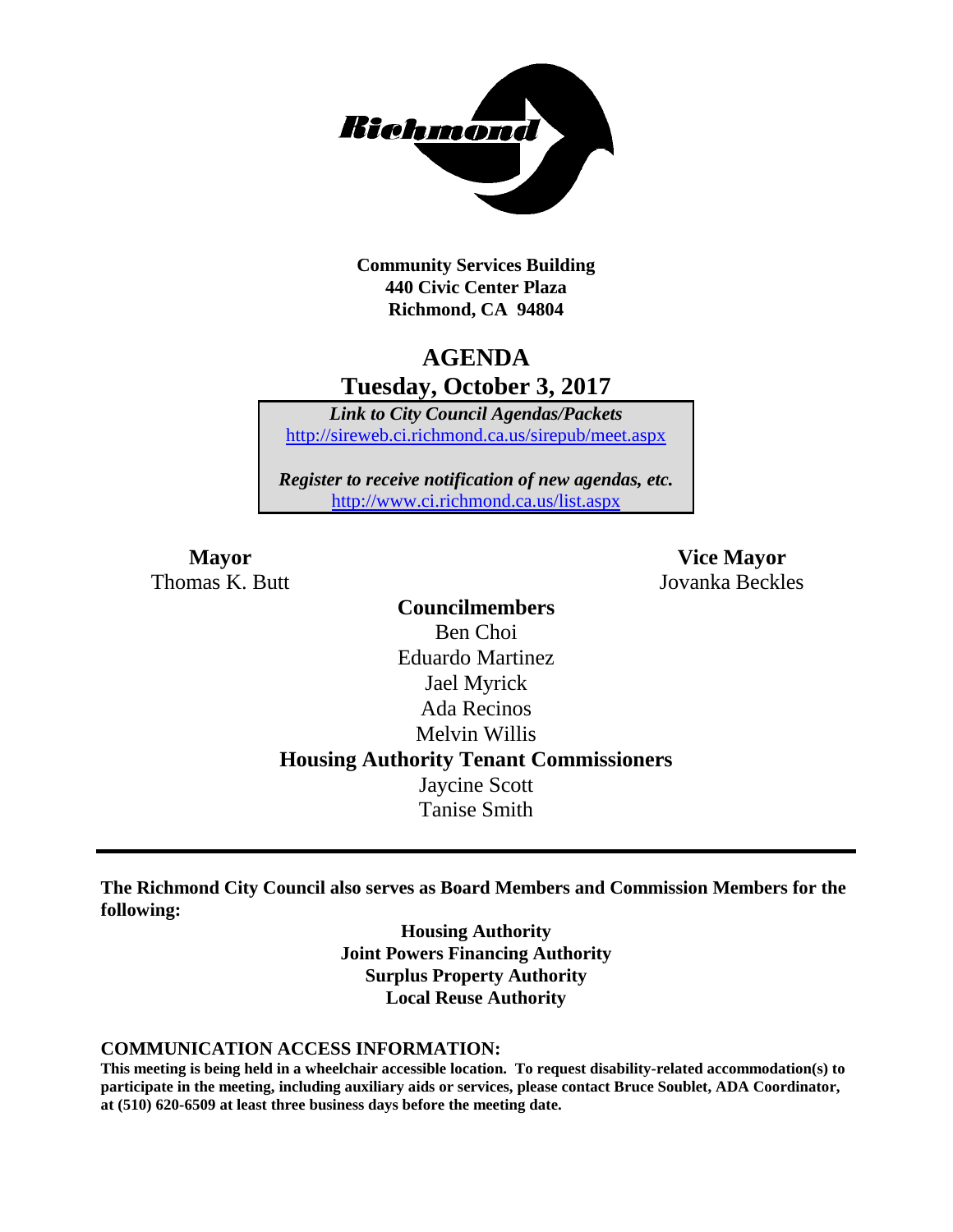# **MEETING PROCEDURES**

The City of Richmond encourages community participation at its City Council meetings and has established procedures that are intended to accommodate public input in a timely and time-sensitive way. As a courtesy to all members of the public who wish to participate in City Council meetings, please observe the following procedures:

**PUBLIC COMMENT ON AGENDA ITEMS:** Anyone who desires to address the City Council on items appearing on the agenda must complete and file a pink speaker's card with the City Clerk **prior** to the City Council's consideration of the item. Once the City Clerk has announced the item, no person shall be permitted to speak on the item other than those persons who have submitted their names to the City Clerk. Your name will be called when the item is announced for discussion. **Each speaker will be allowed up to TWO (2) MINUTES to address the City Council on NON-PUBLIC HEARING items listed on the agenda. Speakers are allowed up to THREE (3) minutes on PUBLIC HEARING items.**

**OPEN FORUM FOR PUBLIC COMMENT:** Individuals who would like to address the City Council on matters not listed on the agenda or on items remaining on the consent calendar may do so under Open Forum. All speakers must complete and file a pink speaker's card with the City Clerk **prior** to the commencement of Open Forum. The amount of time allotted to individual speakers shall be determined based on the number of persons requesting to speak during this item. **The time allocation for each speaker will be as follows:** 15 or fewer speakers, a maximum of 2 minutes; 16 to 24 speakers, a maximum of 1 and one-half minutes; and 25 or more speakers, a maximum of 1 minute.

### **SPEAKERS ARE REQUESTED TO OCCUPY THE RESERVED SEATS IN THE FRONT ROW BEHIND THE SPEAKER'S PODIUM AS THEIR NAME IS ANNOUNCED BY THE CITY CLERK.**

**CONSENT CALENDAR:** Consent Calendar items are considered routine and will be enacted, approved or adopted by one motion unless a request for removal for discussion or explanation is received from the audience or the City Council. A member of the audience requesting to remove an item from the Consent Calendar must first complete a speaker's card and discuss the item with a City staff person who has knowledge of the subject material, prior to filing the card with the City Clerk and **prior** to the City Council's consideration of Agenda Review. An item removed from the Consent Calendar may be placed anywhere on the agenda following the City Council's agenda review.

**CONDUCT AT MEETINGS:** Richmond City Council meetings are limited public forums during which the City strives to provide an open, safe atmosphere and promote robust public debate. Members of the public, however, must comply with state law, as well as the City's laws and procedures and may not actually disrupt the orderly conduct of these meetings. The public, for example, may not shout or use amplifying devices, must submit comment cards and speak during their allotted time, may not create a physical disturbance, may not speak on matters unrelated to issues within the jurisdiction of the City Council or the agenda item at hand, and may not cause immediate threats to public safety.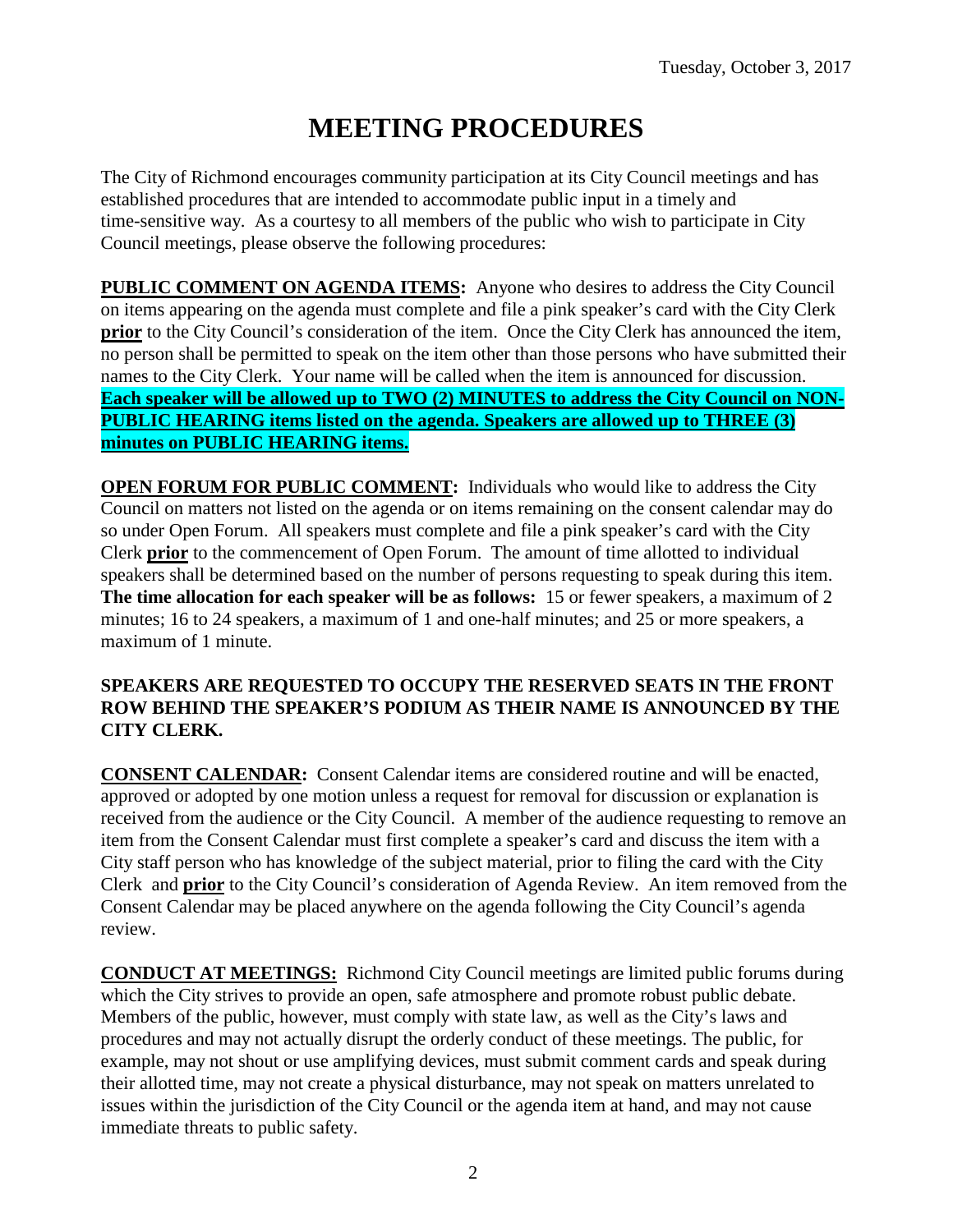**CITY HARASSMENT POLICY:** The City invites public comment and critique about its operations, including comment about the performance of its public officials and employees, at the public meetings of the City Council and boards and commissions. However, discriminatory or harassing comments about or in the presence of City employees, even comments by third parties, may create a hostile work environment, if severe or pervasive. The City prohibits harassment against an applicant, employee, or contractor on the basis of race, religious creed, color, national origin, ancestry, physical disability, medical condition, mental disability, marital status, sex (including pregnancy, childbirth, and related medical conditions), sexual orientation, gender identity, age or veteran status, or any other characteristic protected by federal, state or local law. In order to acknowledge the public's right to comment on City operations at public meetings, which could include comments that violate the City's harassment policy if such comments do not cause an actual disruption under the Council Rules and Procedures, while taking reasonable steps to protect City employees from discrimination and harassment, City Boards and Commissions shall adhere to the following procedures. If any person makes a harassing remark at a public meeting that violates the above City policy prohibiting harassment, the presiding officer of the meeting may, at the conclusion of the speaker's remarks and allotted time: (a) remind the public that the City's Policy Regarding Harassment of its Employees is contained in the written posted agenda; and (b) state that comments in violation of City policy are not condoned by the City and will play no role in City decisions. If any person makes a harassing remark at a public meeting that violates the above City policy, any City employee in the room who is offended by remarks violating the City's policy is excused from attendance at the meeting. No City employee is compelled to remain in attendance where it appears likely that speakers will make further harassing comments. If an employee leaves a City meeting for this reason, the presiding officer may send a designee to notify any offended employee who has left the meeting when those comments are likely concluded so that the employee may return to the meeting. The presiding officer may remind an employee or any council or board or commission member that he or she may leave the meeting if a remark violating the City's harassment policy is made. These procedures supplement the Council Rules and Procedures relating to disruption of orderly conduct at Council meetings.

Any law enforcement officer on duty or whose service is commanded by the presiding officer shall be Sergeant-at-Arms of the Council meetings. He/she, or they, shall carry out all orders and instructions given by the presiding officer for the purpose of maintaining order and decorum at the Council meetings (City Council Rules of Procedure and Order Section III F, RMC Section 2.12.030).

**\*\*\*\*\*\*\*\*\*\*\*\*\*\*\*\*\*\*\*\*\*\*\*\*\*\*\*\*\*\*\*\*\*\*\*\*\*\*\*\*\*\*\*\*\*\*\*\*\*\*\*\*\*\*\*\*\*\***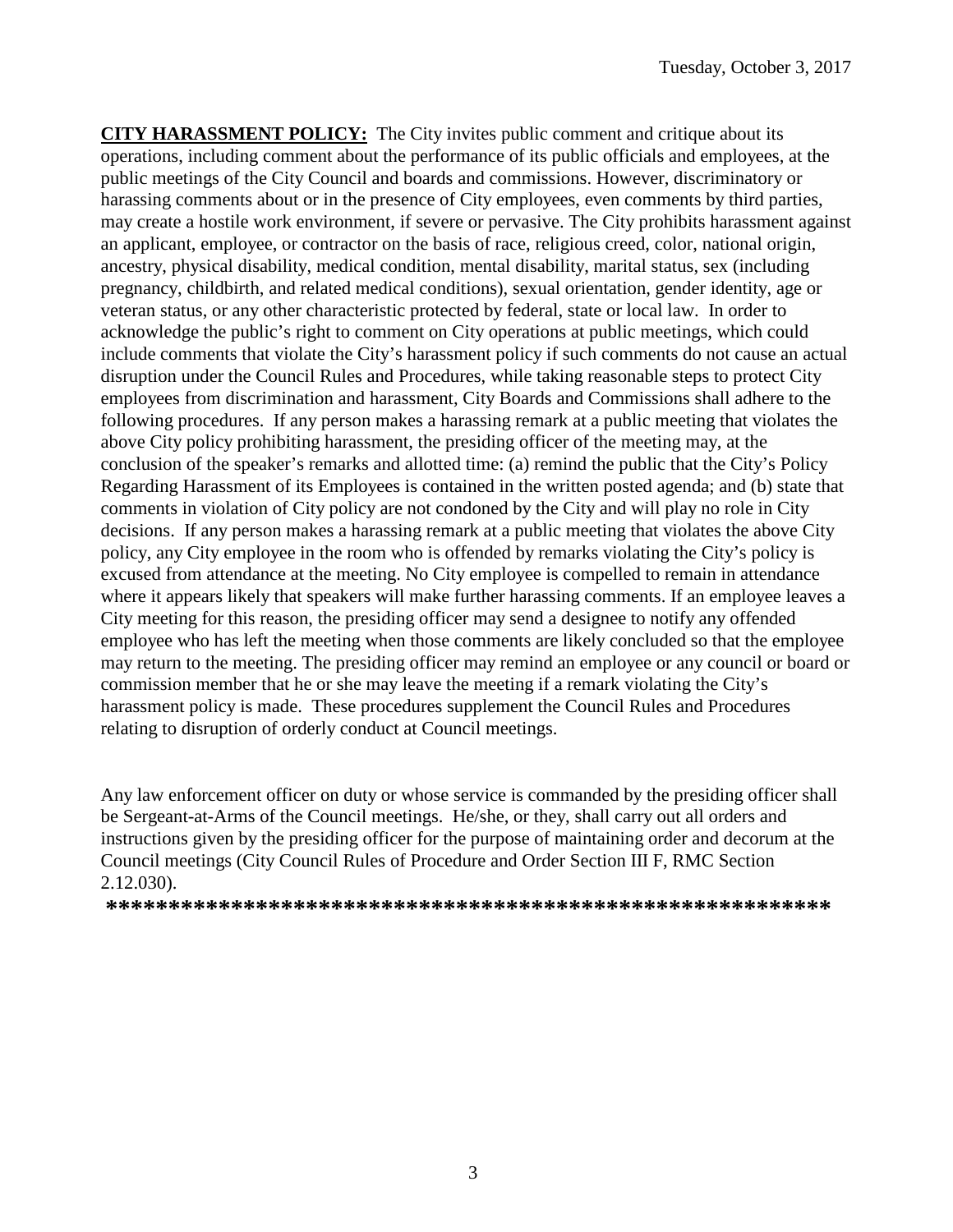# **OPEN SESSION TO HEAR PUBLIC COMMENT BEFORE CLOSED SESSION**

5:00 p.m.

### **A. ROLL CALL**

### **B. PUBLIC COMMENT BEFORE CLOSED SESSION**

#### **C. ADJOURN TO CLOSED SESSION**

# **CLOSED SESSION**

Shimada Room of the Community Services Building

#### **CITY COUNCIL**

CONFERENCE WITH LEGAL COUNSEL - ANTICIPATED LITIGATION (Initiation of litigation pursuant to Subdivision (c) of Government Code Section 54956.9):

One case

CONFERENCE WITH LEGAL COUNSEL - EXISTING LITIGATION (Subdivision [a] of Government Code Section 54956.9):

Upstream Point Molate vs. City of Richmond

CONFERENCE WITH REAL PROPERTY NEGOTIATOR (Government Code Section 54956.8):

Property: Richmond Main Post Office Negotiators: Bill Lindsay Negotiating party: US Postal Service Under negotiation: Price and terms of payment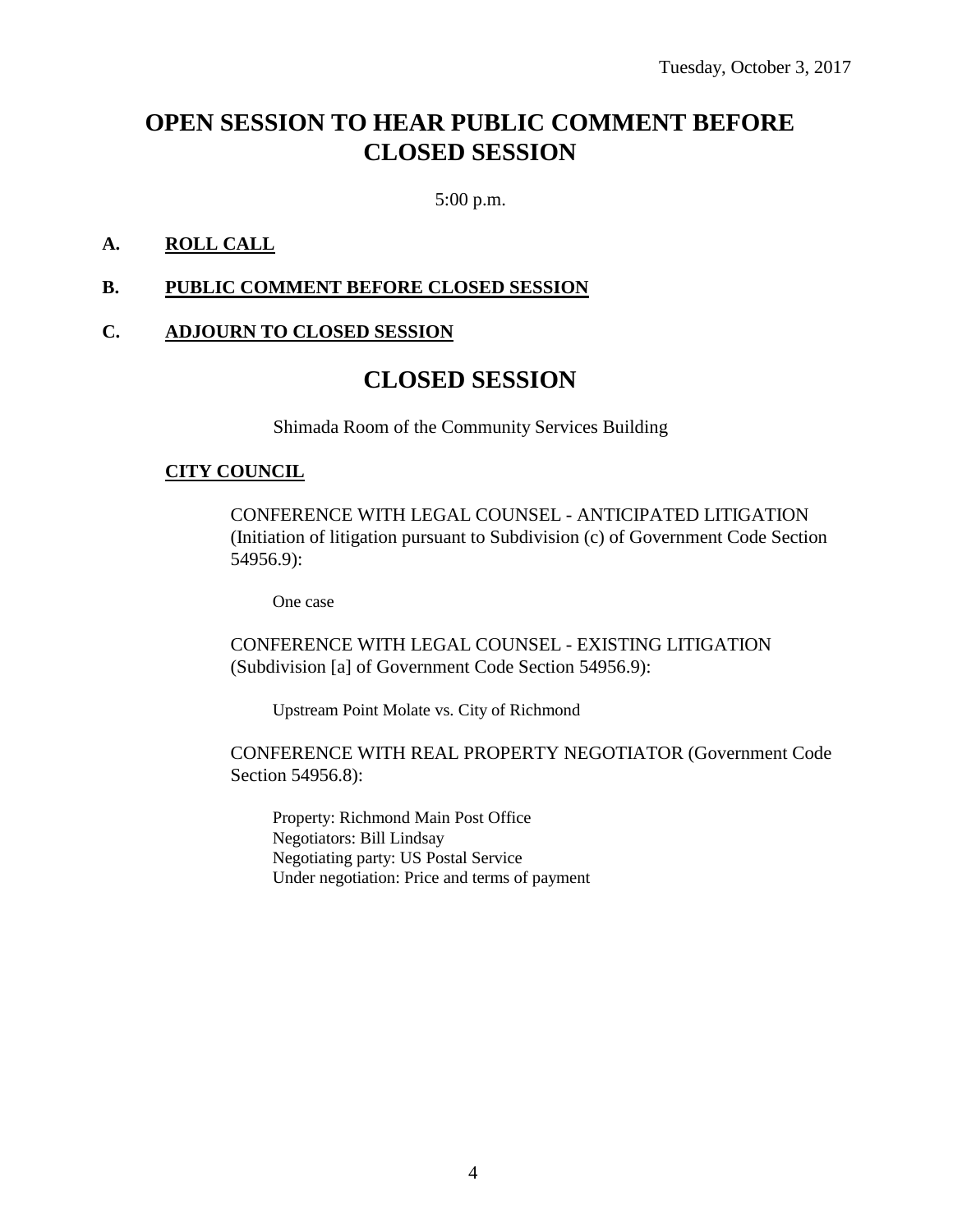# **REGULAR MEETING OF THE RICHMOND HOUSING AUTHORITY**

6:25 p.m.

- **A. PLEDGE TO THE FLAG**
- **B. ROLL CALL**
- **C. STATEMENT OF CONFLICT OF INTEREST**
- **D. OPEN FORUM FOR PUBLIC COMMENT**
- **E. AGENDA REVIEW**

#### **F. HOUSING AUTHORITY CONSENT CALENDAR**

- **F-1.** ADOPT a resolution authorizing a one-year contract, with two, one-year renewal options, with Allied Universal Security Services to provide services at the Hacienda and Nevin Plaza Apartments for a cost not to exceed \$903,344 - Richmond Housing Authority (Bill Lindsay 620-6512).
- **F-2.** ADOPT a resolution approving the Third Amended and Restated Bylaws of the RHA Housing Corporation (3rd A/R Bylaws), which clarify how Directors are removed, and which establish the City Manager, City Finance Director and City Planning and Building Services Department Director as Directors and Officers of the RHA Housing Corporation - Richmond Housing Authority (Bill Lindsay 620-6512).
- **F-3.** ADOPT a resolution removing outgoing City of Richmond Housing Authority Finance Manager Anthony Taplin and adding the Accounting Manager, Stacie Plummer, as authorizing signatory on Mechanics Bank depository and checking accounts - Richmond Housing Authority (Bill Lindsay 620-6512).
- **F-4.** APPROVE the minutes of the Special September 19, 2017, meeting City Clerk's Office (Pamela Christian 620-6513).

### **G. ADJOURNMENT**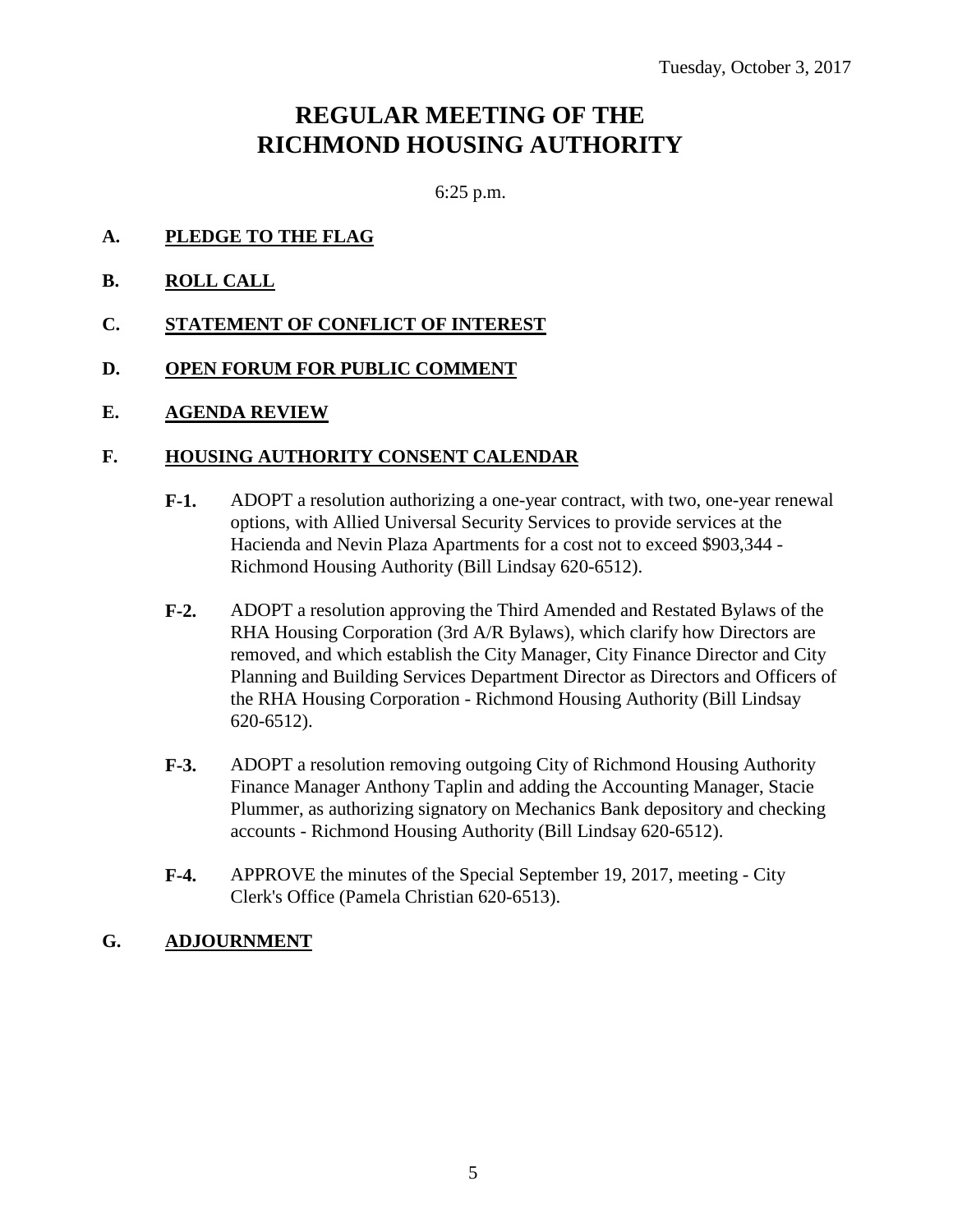# **REGULAR MEETING OF THE RICHMOND CITY COUNCIL**

6:30 p.m.

## **A. ROLL CALL**

# **B. STATEMENT OF CONFLICT OF INTEREST**

**C. AGENDA REVIEW**

## **D. PRESENTATIONS, PROCLAMATIONS, AND COMMENDATIONS**

**D-1.** PROCLAMATION designating October as Chess Month in Richmond, and encouraging Richmond residents to attend the Richmond Chess Festival on October 21, 2017 - Vice Mayor Jovanka Beckles (620-6568), Councilmember Eduardo Martinez (620-6593), and Mayor Tom Butt (620-6503). **This item was continued from the September 26, 2017, meeting.**

### **E. REPORT FROM THE CITY ATTORNEY OF FINAL DECISIONS MADE DURING CLOSED SESSION**

# **F. REPORT FROM THE CITY MANAGER**

### **G. OPEN FORUM FOR PUBLIC COMMENT**

### **H. CITY COUNCIL CONSENT CALENDAR**

- **H-1.** RECEIVE the City's Investment and Cash Balance Report for the month of August 2017 - Finance Department (Belinda Warner/Stacie Plummer 620-6930).
- **H-2.** INTRODUCE an ordinance (first reading) establishing the wages, salary, and compensation for the new classification of Office of Neighborhood Safety Program Manager (Salary Range No. 064G: \$7,832 - \$9,520/month) - Human Resources Management Services Department (Lisa Stephenson 620-6600).
- **H-3.** ADOPT a resolution amending the City of Richmond's Position Classification Plan to add the new classification of Office of Neighborhood Safety Program Manager - Human Resources Management Services Department (Lisa Stephenson 620-6600).
- H-4. ADOPT a resolution authorizing contracts with three firms (Minute by Minute, Anita L. Tucci-Smith, and Cybertary.com) for On-Call Professional Transcription Services for an amount not to exceed \$25,000 per firm over a three-year period - Planning and Building Services Department (Richard Mitchell 620-6706).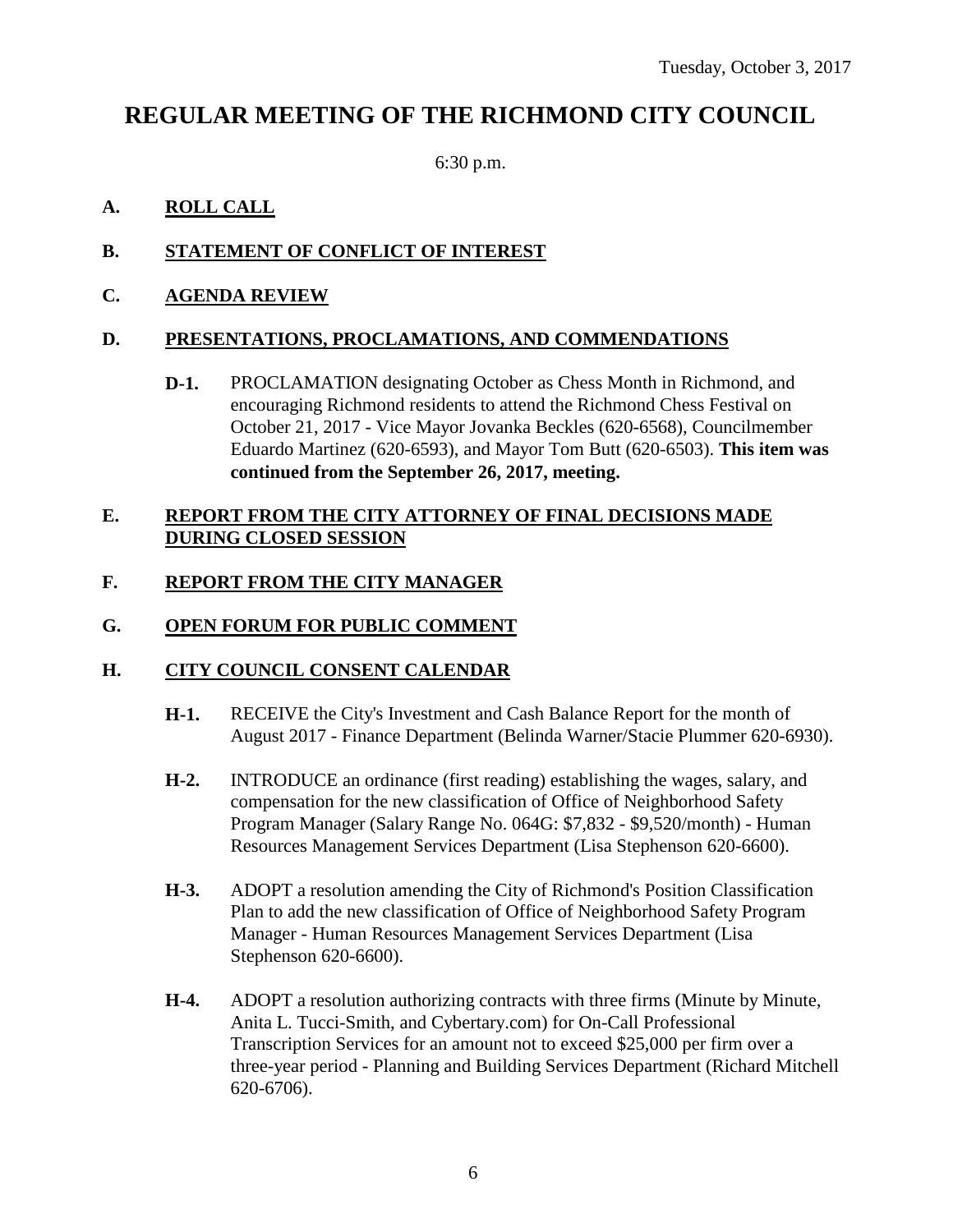- **H-5.** APPROVE the minutes of the September 12 and 19, 2017, regular meetings of the Richmond City Council - City Clerk's Office (Pamela Christian 620-6513).
- **H-6.** ADOPT a resolution authorizing the city manager to execute agreements with the California Department of Transportation for the Yellow Brick Road Project - Engineering and Capital Improvement Projects Department (Yader Bermudez 620-5478/Tawfic Halaby 621-1612).
- **H-7.** ADOPT a resolution renewing and continuing the local emergency on Via Verdi due to landslide damage, which was first adopted by the City Council on February 28, 2017 - Engineering and Capital Improvement Projects Department (Yader Bermudez 620-5478/Tawfic Halaby 621-1612).
- **H-8.** ADOPT a resolution renewing and continuing the local emergency on Rifle Range Road due to landslide damage, which was first adopted by the City Council on March 7, 2017 - Engineering and Capital Improvement Projects Department (Yader Bermudez 620-5478/Tawfic Halaby 621-1612).

# **I. PUBLIC HEARINGS**

**I-1.** ADOPT (1) a resolution to vacate an old, unusable storm drain easement owned by City of Richmond within the property addresses of 3000-3050 Hilltop Mall Road, authorize quitclaim of the abandoned easement, and accept the grant of a new storm drain easement, and (2) a resolution accepting a public access easement to be recorded for City acceptance - Engineering and Capital Improvement Projects Department (Yader Bermudez 620-5478/Steven Tam 307- 8112).

## **J. COUNCIL AS A WHOLE**

- **J-1.** DISCUSS and CONSIDER donating funds to the City of Oakland to conduct a study on the feasibility of a public bank - Councilmember Martinez (510-620- 6593). **This item was continued from the September 12, 2017, meeting.**
- **J-2.** REVIEW, COMMENT and PROVIDE direction to staff regarding updates to the City Council Expense and Expenditure Policy which relates to travel and reimbursements for the mayor and councilmembers - Office of the Mayor (Mayor Tom Butt 620-6503). **This item was continued from the September 26, 2017, meeting.**